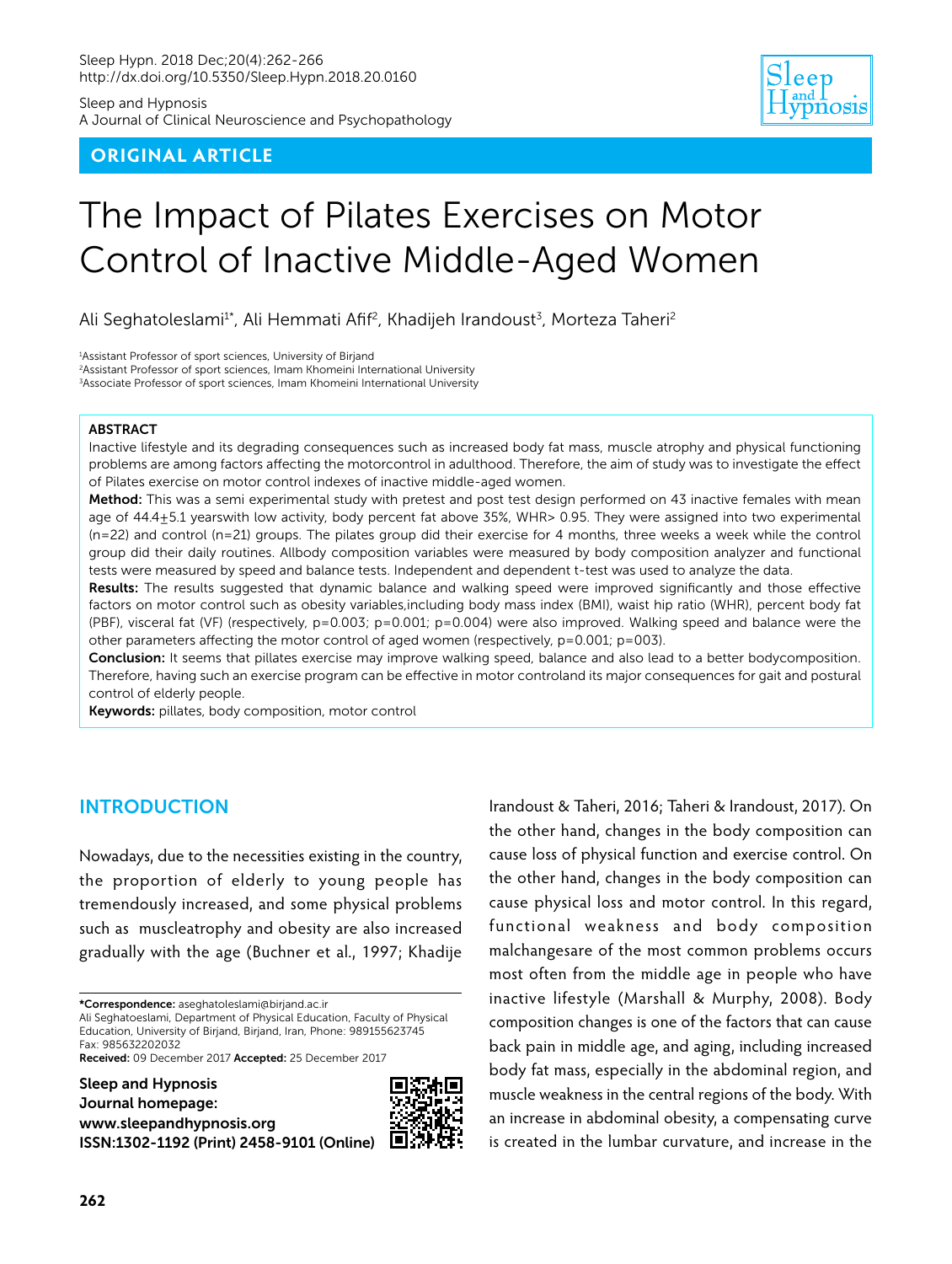upper body weight causes also a lot of pressure on the intervertebral discs, which causes back pain as well (Ebenbichler, Oddsson, Kollmitzer, & Erim, 2001). Due to the increase in the arches of the lumbar region, the center of gravity shifts forward which results in disturbance of the postural control and increased risk of falling, and ultimately mobility reduction in later periods (Wright & Perricelli, 2008). Pilates is One of the sporting techniques, which has been noticed by sports and rehabilitation professionals and has been widespread in recent years. This sport developed firstly by Joseph Pilates in 1880, has a set of specialized exercises that affect the body with the aim of increasing strength, endurance and flexibility and on the other hand, along with improving physical conditions, it helps to improve psychological problems such as attention and concentration (Critchley, Pierson, & Battersby, 2011). The reduction of muscle tissue in the middle of the body may increase the lumbar curve, which in turn can lead to a decrease in walking speed. If the walking speed reduction reaches less than 1 to 2.1 m/s, some problems arise for middle-aged and elderly people (Hoxie & Rubenstein, 1994). Despite the wide variety of therapeutic exercises, there are still no sufficient reasons for the superiority of one method to another. Through a study in a 2007, Cao et al. (2007) stated that regular and ongoing physical activity and exercise could effectively reduce the risk of falling, and promote the mobility and movement safety of older women (Cao, Maeda, Shima, Kurata, & Nishizono, 2007). In 2009, Irez also showed that it was possible to delay somewhat the motor activity of these people by doing regular physical activity in their lifetime (Irez, 2009). Iwamoto et al. (2009) found that exercise and physical activity might improve balance, flexibility, muscle strength, and walking ability in the elderly people (Iwamoto et al., 2009). According to the research conducted, it is clear that various research has been done on the elderly's sport, which it makes a necessity to take measures to provide the elderly life in the best way. Hence, the present study was conducted with the aim of the Pilates exercises effect on the selected motor control parameters and factors effective in which, in the inactive middle-aged women.

#### METHOD

This research was semi-experimental type with the pre-test and post-test designwith the 5.1 (with low physical activity within the past six month, Non-Specific Low Back Pain, percentage of body fat over 35, waist hip ratio over 95%) who visited the sport and health consulting center to receive the training program. So samples were divided into two experimental (n=22) and control (n=21) groups randomly. Three individuals of the experimental group gave up the program. To be informed about health status and readiness level of individuals, before beginning the exercising course, medical history questionnaire and a physical fitness readiness questionnaire (PAR-Q) were used, respectively, in which all tests of the experimental group were qualified to enter the exercising protocol. Physical readiness questionnaire (PAR-Q) consists of one sheet including seven questions of yes and no, designed for selection of individuals during participation in those physical activities which might be intensive for them. PAR-Q is suggested as the committee standard for entering the moderate-intensity training program. Questions designed for this questionnaire are about the cardiovascular health, joint discomfort, and blood pressure (Thomas, Reading, & Shephard, 1992). The experimental group carried out the Pilates exercises within three sessions per week during four months, whereas the control group involved their daily life activities. Data were analyzed by using the statistical independence-t and dependence-t tests in SPSS software.

#### Inclusion Criteria

Inclusion Criteria included the Tendency to participate in the research (signing the consent form), 40-50 age range, percentage of body fat over 35, waist hip ratio over 95%, conditions for entering the exercise protocol by the diagnostic questionnaire PARQ, no use of nerve drugs affecting balance, and not having a history of lower limb injury during the past year.

#### Ethical considerations

For the ethical review, this study was referred to ethics and research council of the Imam Khomeini International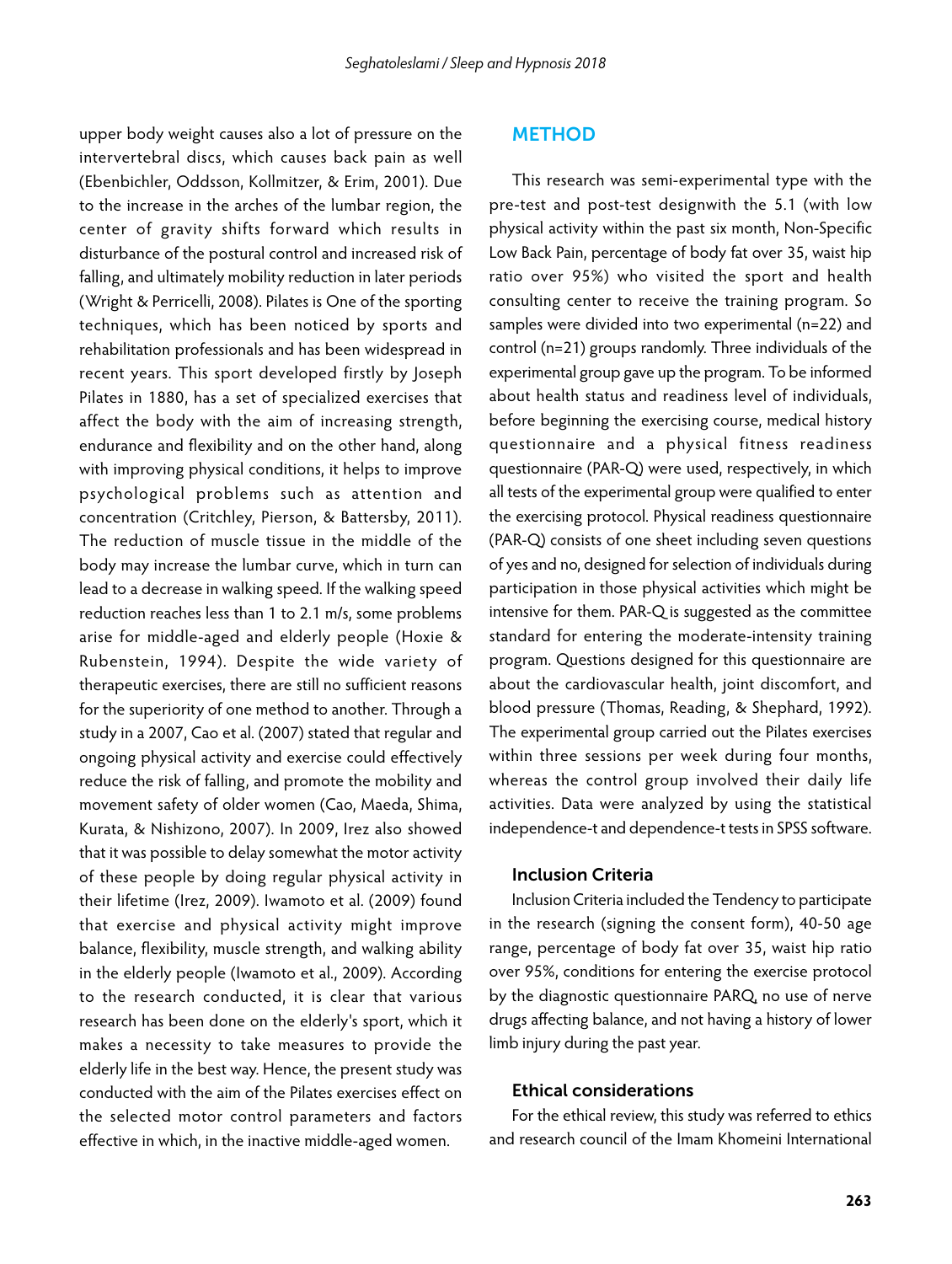University, and was conducted under number 17682 after obtaining a license from this committee. Before starting the study, the research procedure (research goal, how to measure variables, how to conduct the exercise program, and research period length) was explained to thesubjects. Completing the written consent, all participants voluntarily took part in the research.

#### Physical activity measurement

After the necessary explanations and introductions to testers, the physical activity level was used through the physical activity questionnaire in order to evaluate the physical activity of testers. Including 16 questions, this questionnaire is drawn up in three parts related to leisure time, sports activity, physical activity regarding the job. Internal reliability of the questionnaire is reported 0.79, by Cronbach's alpha test.

#### Physical composition measurement

Obesity variables like the whole body obesity: Percentage of body fat (PBF); and visceral obesity: Waist hip ratio (WHR) and visceral fat were measured by using the body composition analyzer (manufactured by South Korea, model In Body 320).

## Functional Tests

To measure the subject,s speed, they were asked to walk a ten-meter pass with the maximum speed. In this research, each tester repeated the test twice, the best score of whom was calculated. The individual's speed walking was acquired by dividing this figure by the given distance, in terms of meter per second. Before beginning the exercises, the test time up and go (TUG) was performed with reliability of 99%, to predict the falling risk for the dynamic balance measurement of both control and experimental group participants (Lopopolo, Greco, Sullivan, Craik, & Mangione, 2006). To perform the test, the participate stands up from a chair without a handle, without using his/her hands, and after walking a three-meter pass, returns and seat on the chair again (Buchner et al., 1997).

#### Exercise Protocol

Basic explanations were given to the experimental

group at the beginning of each training session on how performing the movements. The first 10 minutes of each exercise session was appertained to the Pilates respiratory movements. Specific exercises were performed in a 40-minute interval, and finally returning to the initial state and cooling down for 5 minutes. Exercises were performed in the first week to increase the body general fitness; the second and third weeks with the goal of increasing strength (exercising by weight), increasing flexibility (with wood), stretching exercises; and the forth in the eighth weeks a combination of strength, flexibility and stretching exercises were done. In the third and fourth months, this cycle was repeated as a combination of all movements performed in previous phases (Critchley et al., 2011).

#### Data analysis

In this study, Shapiro-Wilk test was used to evaluate the normality of the data, and then independent t-test and dependent t-test were used for data analysis. Finally, data were analyzed by software SPSS version 21. *P≤0.05* was considered as the significance level.

### RESULTS

The results of paired t-test showed that the muscle mass of the Pilates group was significantly increased after the intervention (*P=0.03)*. On the other hand, all obesity variables in the experimental group had a significant improvement after the training intervention (*P≤0.05*) (Table 1).

Results of dependent t-test are shown in Fig 1, balance of the experimental group subjects (Time up and go) was significantly improved (p=0.002, t= 6.21). However, there was no significant difference in the control group  $(p=0.603, t= 0.47)$ . It is worth mentioning that independent t-test results showed that there was no significant difference between both experimental and control groups in the pre-test of the test (p=0.51), but there was a significant difference between both experimental and control groups in scores of post-test of time up and go test (p=0.001).

As shown in Fig 2, there is a significant difference in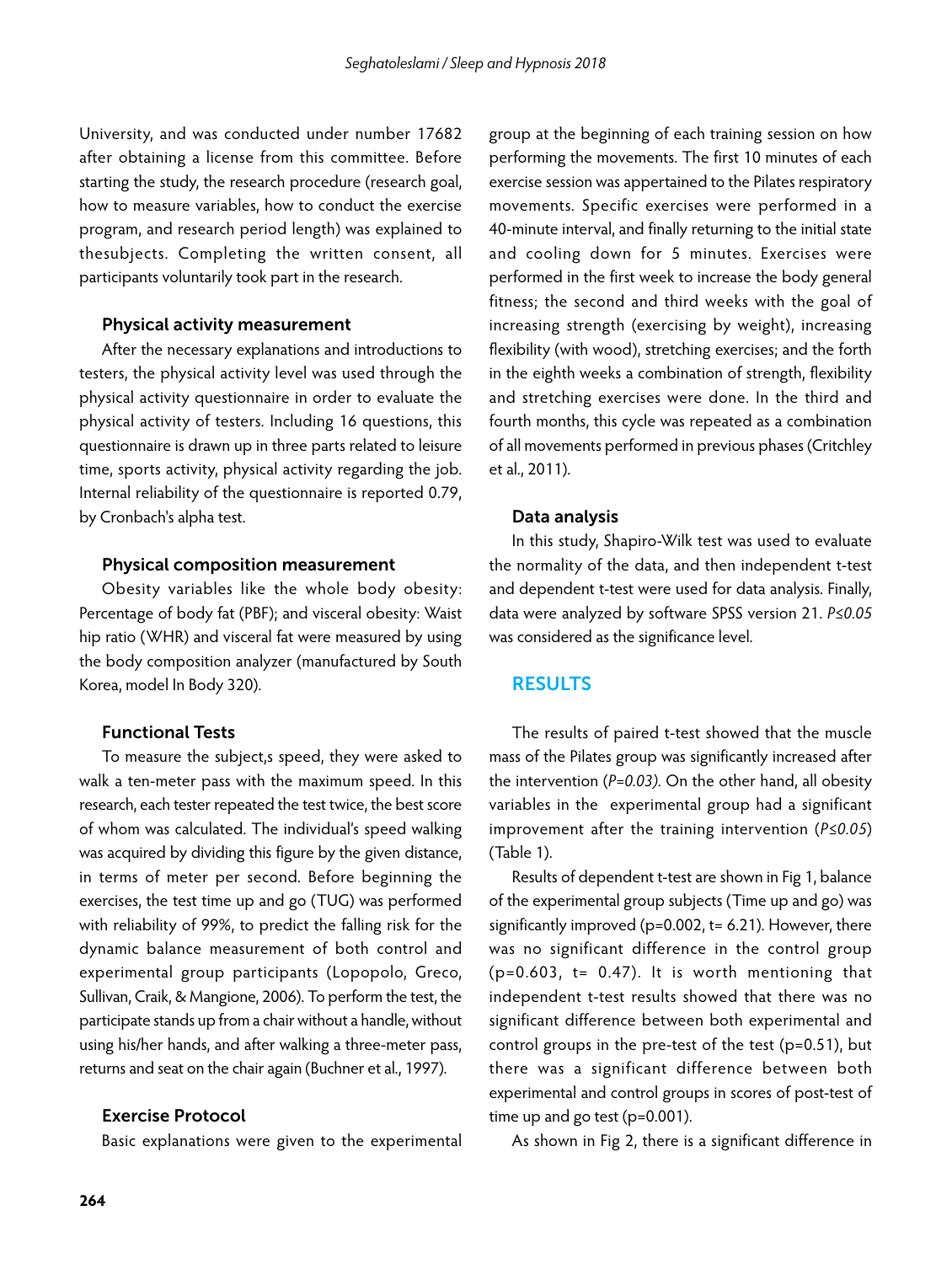| Variable            | Group                           | <b>Pilates</b> |                 | Control       |               |
|---------------------|---------------------------------|----------------|-----------------|---------------|---------------|
|                     |                                 | Pre test       | Post test       | Pre test      | Post test     |
|                     | Height (cm)                     | $159.4 + 2.3$  |                 | $158.7 + 1.8$ |               |
| Body<br>Composition | Weight (kg)                     | $73.1 + 1.6$   | 70.11+1.9***    | 73.6+1.6      | $74.1 + 1.4$  |
|                     | Percentage of body fat (%)      | $37.3 + 0.9$   | $35.1 + 1.1***$ | $37.1 + 1.1$  | $37.3 + 1.1$  |
|                     | Muscle tissue (kg)              | $27.1 + 1.4$   | $28.3 + 1.1*$   | $27.2 + 1.1$  | $27.3 + 1.2$  |
|                     | WHR (Waist hip ratio)           | $0.93 + 0.12$  | $0.89 + 0.09**$ | $0.93 + 0.10$ | $0.93 + 0.13$ |
|                     | Visceral Fat (cm <sup>2</sup> ) | $107 + 4$      | $102 + 3*$      | $108 + 6$     | $107 + 5$     |

|  |  | Table 1. Body Composition Variables before and after exercise intervention |  |  |  |
|--|--|----------------------------------------------------------------------------|--|--|--|
|--|--|----------------------------------------------------------------------------|--|--|--|

\*\*\*: p≤0.001, \*\*: p≤0.001, \*: p≤0.05





pre-test and post-test of a10-meter walking speed in the experimental group (p=0.001, t=5.801), whereas that was no significant difference for the control group (p=0.958, t=0.054). Results also showed that there is no significant difference between both experimental and control groups in pre-test of a 10meter-walking speed, but there is a significant difference in the post-test scores on post test (p=0.001).

## **DISCUSSION**

The purpose of this study was to investigate the effects of Pilates exercises on variables that could affect the motor control indices like the body combination, balance performance and walking speed all which contribute to functional autonomy in life. The results showed that abdominal obesity WHR and visceral fat, as well as improved balance and walking speed. Awareness of body components, conscious use of the muscles, awareness of muscle messages and the joint motion range, which are the basic principles of Pilates exercises, could prevent





excessive trauma, stretching and pressure on the muscles. By combining the body concentration and maintaining the proper body alignment, principle of Pilates stretch helps to stretch muscles in the complete range of motion needed for the muscle balance, and at the same time the contraction, that is done with the body support. Improvement of balance condition and walking speed was consistent with the results of Iwamoto et al. (2009), but it contradicted by part of the results of a study which concluded that land endurance exercises did not have a significant effect on the walking speed (Hortobágyi et al., 2015). Although the nature of the training program used in the research is similar, the difference in the outcomes could be resulted from ignoring some factors such as the level of readiness of testers, physical activity level, motivation, gender, age, height, weight. In addition, differences observed in the research can be attributed to two methods of research and other variables. Although muscle strength decreases with age (Khadijeh Irandoust & Taheri, 2015), it can be improved in the middle aged. Performing the sports exercises compensates the age